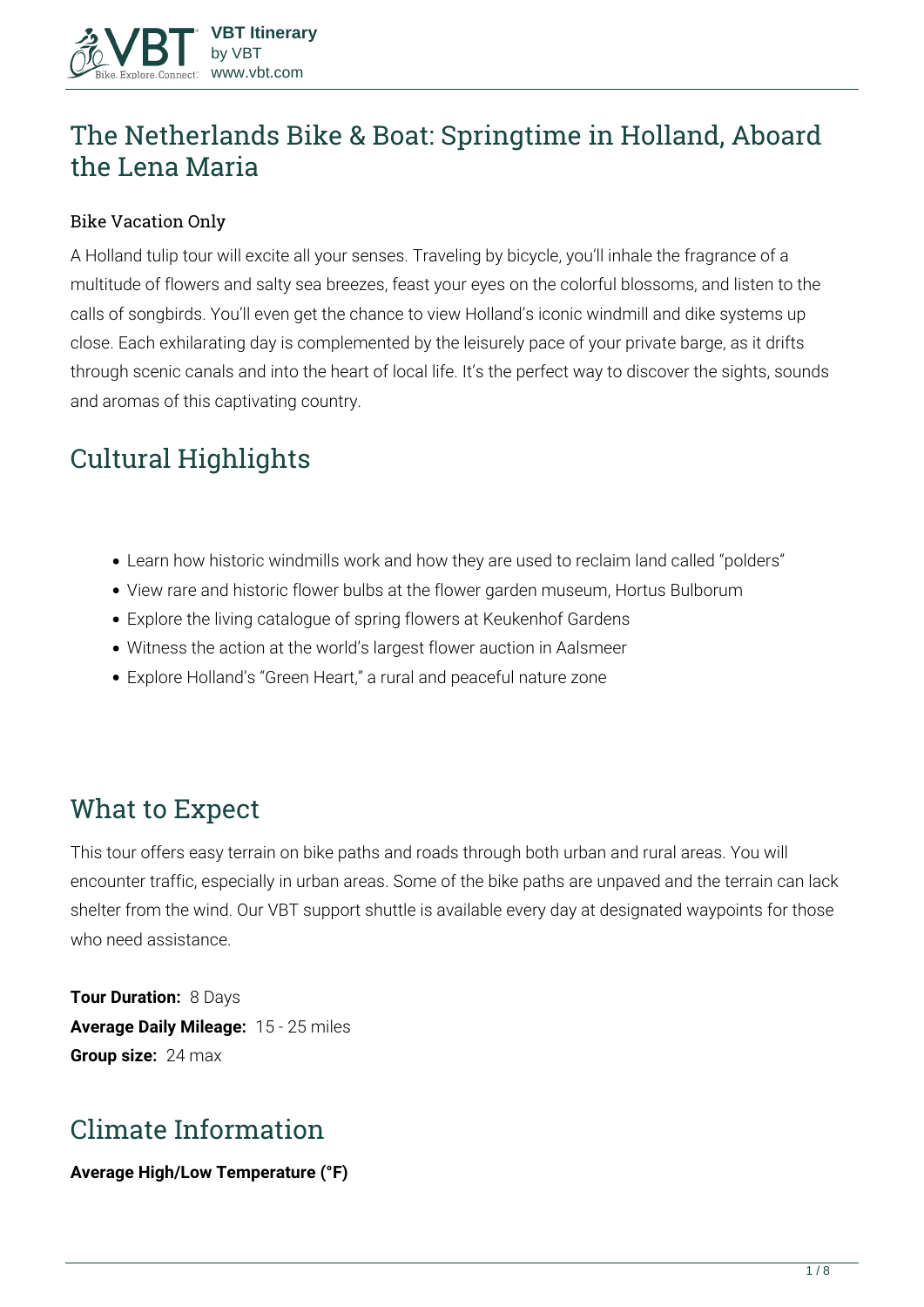

Mar 48º/37º, Apr 53º/40º, May 61º/46º **Average Rainfall (in.)** Mar 3.5, Apr 1.5, May 2

## **DAY 1: Embark barge / Cruise to Zaanse Schans**

You are responsible for making your way to our barge, arriving between 12:30 and 12:50 p.m. Please note that you cannot embark before this time, as the barge is being prepared for your arrival. If you are late, you must contact the barge as soon as possible to make alternative arrangements because we will set sail promptly at 1:00 p.m. The barge will be moored in Oosterdok, near the entrance to the NEMO museum, which is located behind Amsterdam's Centraal Station. Please refer to the information listed in the tour handbook for your barge contact number.

You will board the barge around 12:30 p.m. for a 1:00 p.m. departure. At the docks, meet the barge crew and your VBT trip leaders, who will welcome you aboard with light refreshments. Then, cruise out of Amsterdam, sailing along the Noordhollands—the waterway connecting Amsterdam to the North Sea—passing the recently built movie museum EYE.

After a brief sail, the barge moors near Zaanse Schans, next to a working sawmill which is run purely on wind power. You will pedal along the canal on your warm-up ride, rejoining the barge at the mooring. Cycling past traditional green painted houses, warehouses, and windmills, you're sure to feel as if you are pedaling through bygone centuries.

This evening, gather on board with the group for a welcome dinner.

**Today's Ride Choices**

**Afternoon** Zaandam Warm-up — 5 km (3 miles)

**What to Expect:** The route provides a glimpse into Zaandam's industrial heritage as it passes along local cocoa and peanut factories. Continue to a small neighborhood of traditional houses. This is a good opportunity to practice reading the signs of the Dutch Bike Network System.

**Cumulative Distance Range:** 5 km (3 miles)

**Included Meals:** Dinner **DAY 2: Cycle to De Rijp / Visit Schermerhorn Windmill Museum / Alkmaar**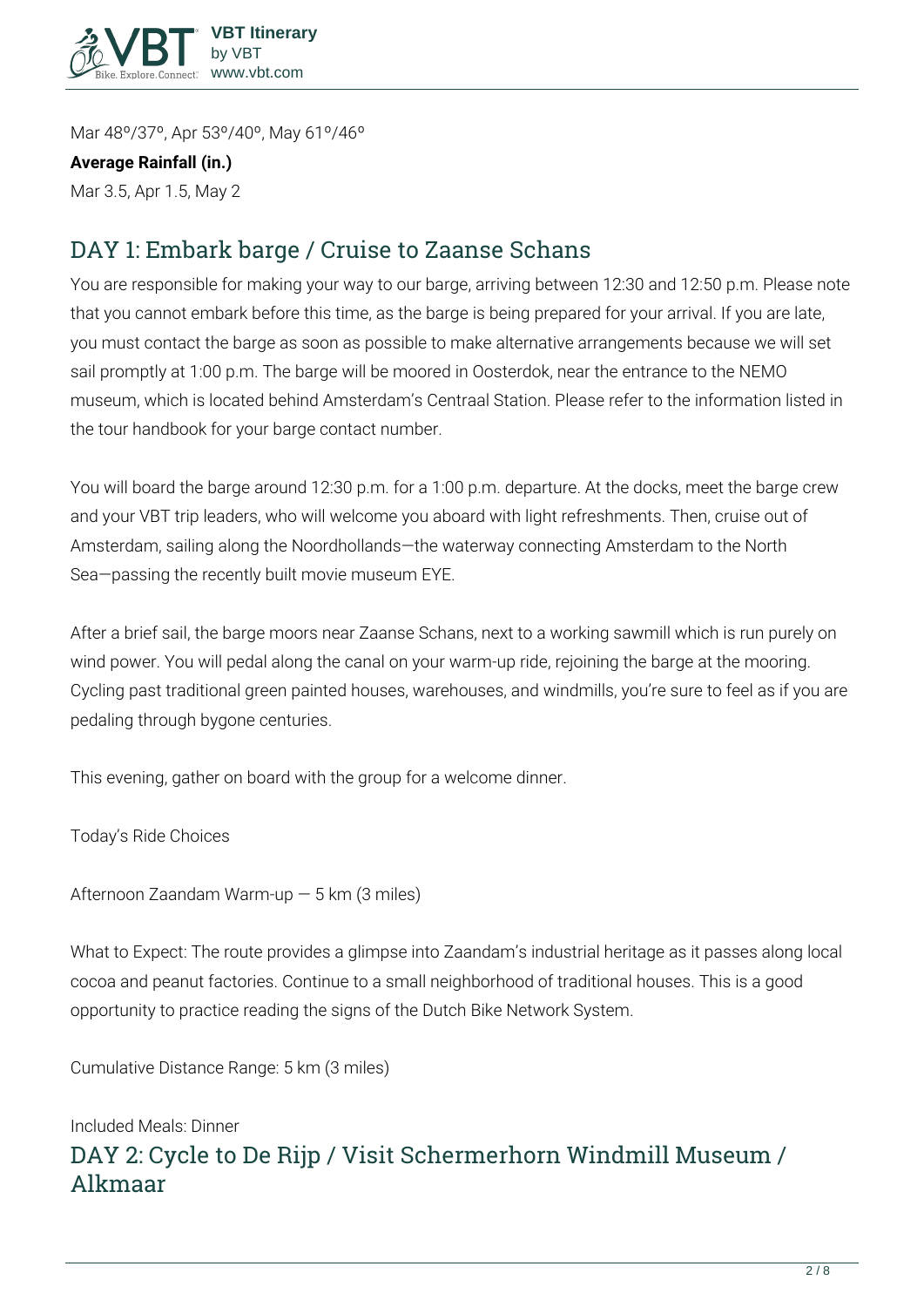Today, your barge continues along the River Zaan and the Knollendammer Canal to the town of Alkmaar, famed for its cheese trade. After breakfast, you will cycle past lakes and water management systems to the beautiful town of De Rijp. Once there, you'll understand why the famous water engineer Jan Adriaanszoon Leeghwater referred to it as "the finest village in Holland." Centuries of history are can still be seen in De Rijp's wooden facades, as well as its beautiful church complete with stained glass windows dating back to 1655, lock, and town hall.

From here, continue across the Beemster Polder, an almost untouched piece of low-lying land reclaimed from the water. In 1612, Dutch engineers, using a system of dikes and windmills, drained marshes and bogs, and converted the land into pasture. Today, the Beemster Polder is a UNESCO World Heritage site. Nourished by sea water, the clay soil is nutrient and mineral-rich, with a distinctive slate blue color. Grass grown in this soil is especially lush and makes the milk produced by cows that graze here unusually sweet and creamy. The local Beemster cheeses are celebrated for their exceptional flavor.

Your next stop is the former windmill complex of the Schermer Polder which includes the Schermerhorn Windmill Museum. The museum provides you with complete access, from top to bottom, allowing you to follow the fascinating mechanics of the mill in a unique setting. A short ride takes you to a local "care farm" where people with special needs are employed and you can enjoy a picnic lunch.

Continue cycling along this delightfully flat land to Alkmaar. The town is known as a Dutch cheese city, but that is only a small part of its story. As you explore the streets this evening, you'll be amazed by the beauty of Alkmaar's Old Town, with its well-preserved 17th-century buildings and narrow, winding canals.

Dinner will be served on our barge this evening.

**Today's Ride Choices**

**Morning** Zaanse Schans to Lunch — 24 km (14 miles)

**Afternoon** Lunch to Alkmaar — 17 km (10 miles) | Additional Bergen Loop — 18 km (11 miles)

**What to Expect:** After a guided visit to the Het Jonge Schaep sawmill, your route follows the Dutch windmill theme. We depart Zaanse Schans and ride along the Zaan River, stopping at Spijkerboor for the local ferry across the dike. From here, cycle to the pretty town of De Rijp. Soon, you will see many of the windmills for which the Netherlands are known. In Schermermolen, you can stop to learn about the inner workings of one of those windmills. From there, it's a short jaunt to the "care farm" where you will enjoy your picnic lunch. If you wish, you can take the shuttle to Alkmaar, but those continuing to ride will enjoy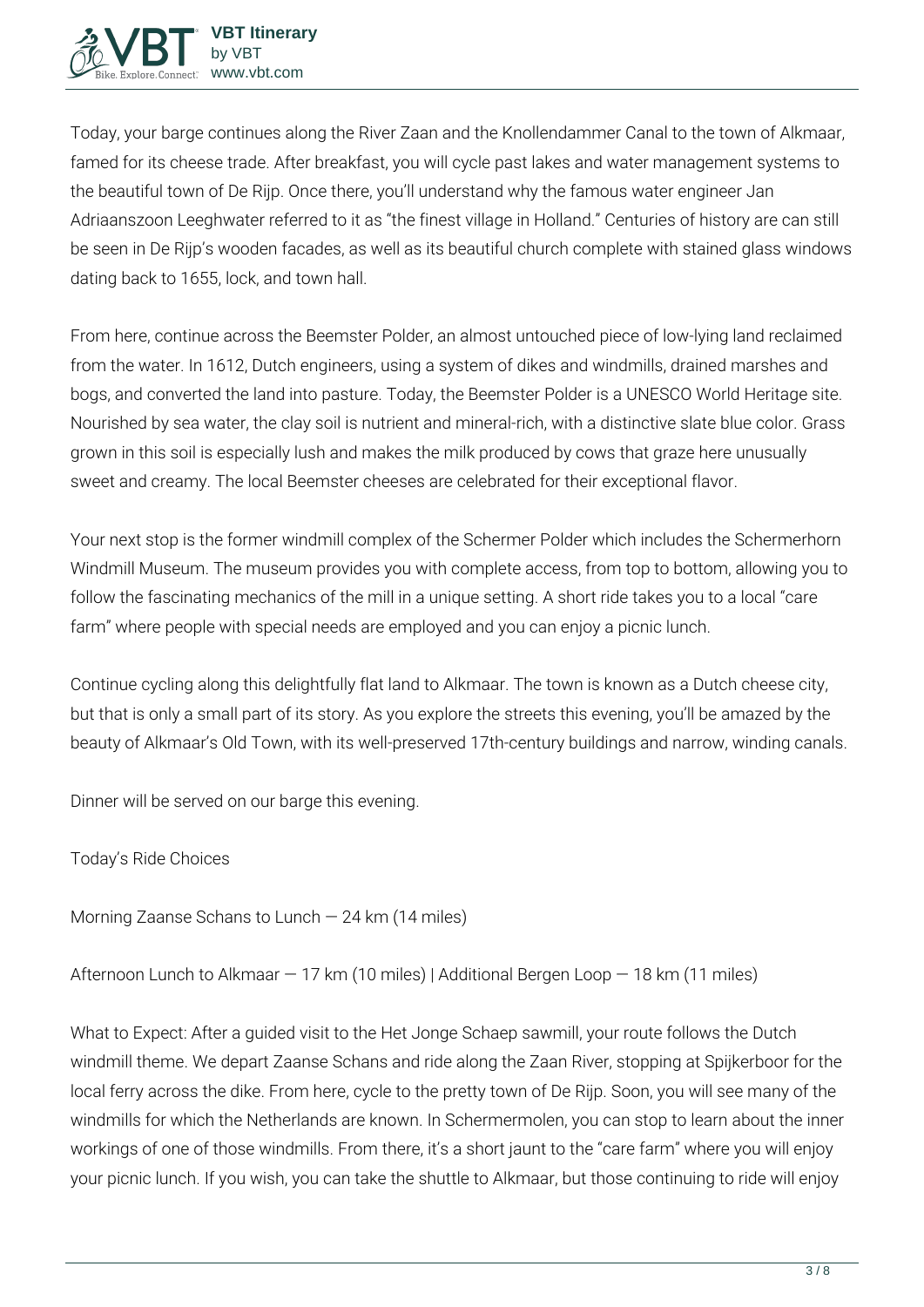

scenic open countryside all the way to your destination.The extra-long option today includes a loop to picturesque Bergen before arriving at your barge in Alkmaar.

**Cumulative Distance Range:** 24 – 59 km (14 - 35 miles)

#### **Included Meals:** Breakfast, Lunch, Dinner

### **DAY 3: Guided tour of Hortus Bulborum / Cycle to the North Sea coast and Haarlem**

After an early breakfast you'll cycle to the Hortus Bulborum, a unique garden museum dedicated to the preservation of rare and historic bulbs. More than 4,000 tulips, daffodils, hyacinths, and other flowers blossom throughout the museum's five-plus acres of flowerbeds. Each spring, they burst forth in a dazzling array of fragrances and colors, as you'll discover on a guided tour.

From there, it's a short ride to our lunch spot, a café situated right on the beach. Enjoy the sweeping views before continuing on bike paths through the sand dunes of the North Sea Coast to the town of Beverwijk. A local ferry will take you across the North Sea Canal which is a major shipping route. Back on land, you can choose to shuttle or cycle to Haarlem.

Haarlem is a pretty city of cobblestone streets, historic buildings, canals, grand churches, cozy bars, topnotch restaurants, and antique shops. After coasting into town, you'll enjoy a short walking tour through the historic city center with your trip leaders. You'll dine on your own tonight at any of the local establishments before returning to the barge which is moored in Haarlem overnight.

**Today's Ride Choices**

**Morning** Alkmaar to Lunch — 29 km (18 miles)

**Afternoon** Lunch to IJmuiden ferry — 18 km (11 miles) | IJmuiden ferry to Haarlem — 16 km (10 miles)

**What to Expect:** Today's ride, the first of two days filled with flowers, passes through blossoming fields and sand dunes. The first bulbs emerge soon after leaving Alkmaar and you'll have the opportunity to admire them in Limmen at Hortus Bulborum. In Castricum, we'll all have lunch together at one of the town's beachfront cafés with stunning North Sea views. You'll burn off those calories by continuing the ride through sand dunes before boarding a ferry which will cross the North Sea Channel. If you're still feeling energetic, there is an additional cycling loop through the dunes into the city of Haarlem but others may opt for a van shuttle to the barge.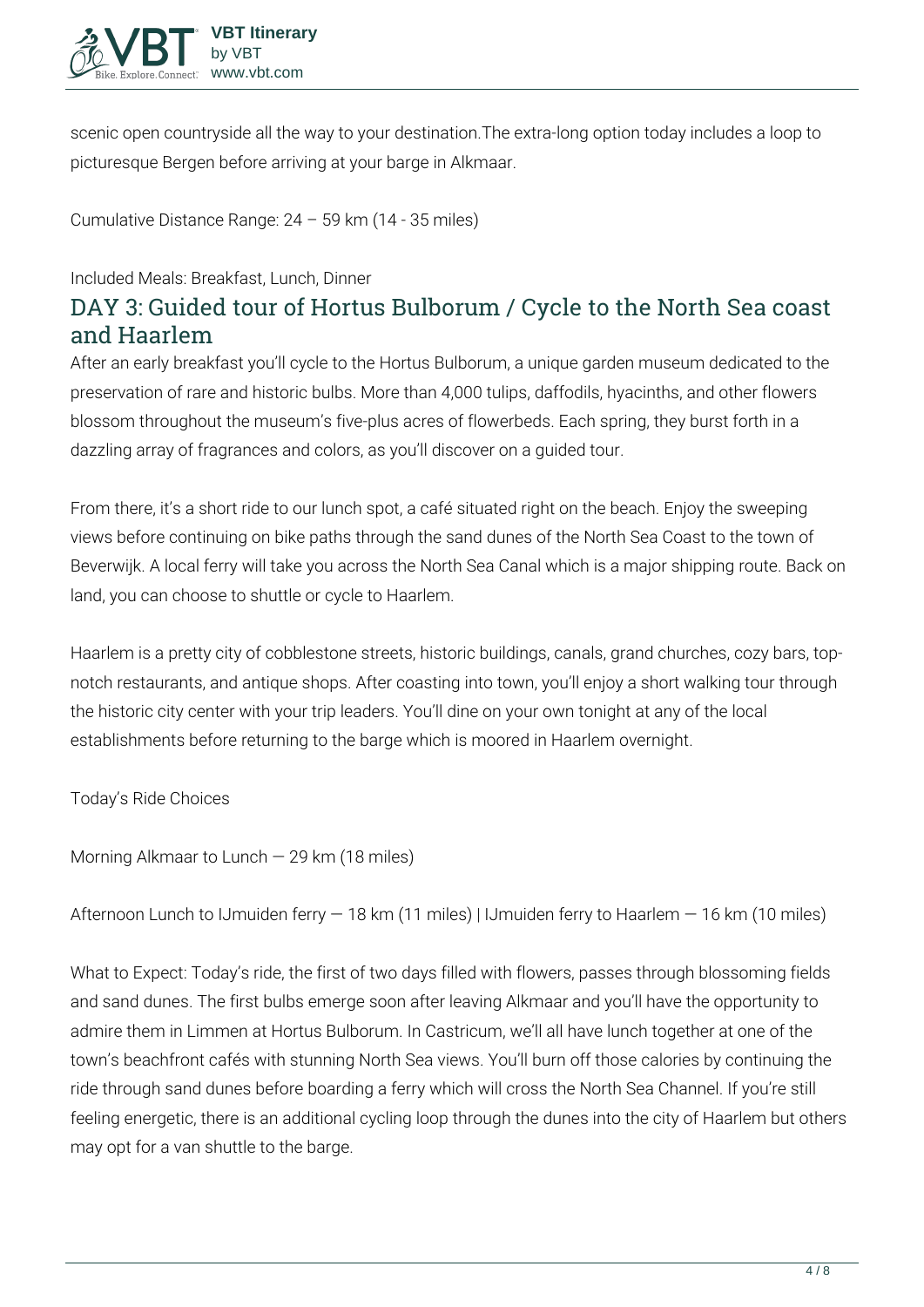

**Cumulative Distance Range:** 29 – 63 km (18 - 39 miles)

#### **Included Meals:** Breakfast, Lunch

### **DAY 4: Keukenhof Flower Park / Leiden**

Today is another day with an early start, the better to catch the flowers opening in the early morning light. You'll ride through gorgeous blooming bulb fields to Keukenhof, famed for its magnificent flower gardens. The 80-acre park boasts more than 9 miles (14.4 km) of footpaths winding among over seven million tulips, hyacinths, daffodils, and other flowers, designed to excite the senses in a truly beautiful setting.

From there, you'll cycle through more blossoming bulb fields on your way to Leiden, a vibrant town bisected by canals and filled with attractive guild houses. The birthplace of the Dutch master Rembrandt, Leiden is home to the Netherlands' oldest university. The town also has a connection to Colonial American history. In the early 17th century, Protestants fleeing persecution elsewhere in the Low Countries, France, and England found a warmer welcome in Leiden. Notable among these Protestants was a group led by John Robinson, who would later sail to America aboard the *Mayflower*.

This evening, enjoy dinner on board before joining your trip leaders for a short walk into Leiden where the barge will be moored overnight.

**Today's Ride Choices**

**Morning** Haarlem to Keukenhof Gardens — 23 km (14 miles)

**Afternoon** Keukenhof Gardens to Leiden — 19 km (12 miles) | Additional Keukenhof Loop — 14 km (9 miles)

**What to Expect:** Ride on country roads through flowering fields on your way to world-famous Keukenhof Gardens. After leaving Haarlem, your bike route touches the ancient Manpad at the foot of the dunes before moving further inland through an older flower-growing area. Midway to Leiden you have an included visit to Keukenhof Gardens. The ride continues through more fabulous Dutch flower fields, then passes through the narrow main street of Warmond village. After a ferry crossing, you'll continue cycling a bike route along the Zijl River. In Leiden, you'll join the barge at its mooring site. If you wish to add a longer loop option, you'll spend less time in Keukenhof Gardens. Please advise your trip leaders if you are riding the extra loop and let them know when you return to the Keukenhof parking lot.

**Cumulative Distance Range:** 23 – 56 km (14 - 35 miles)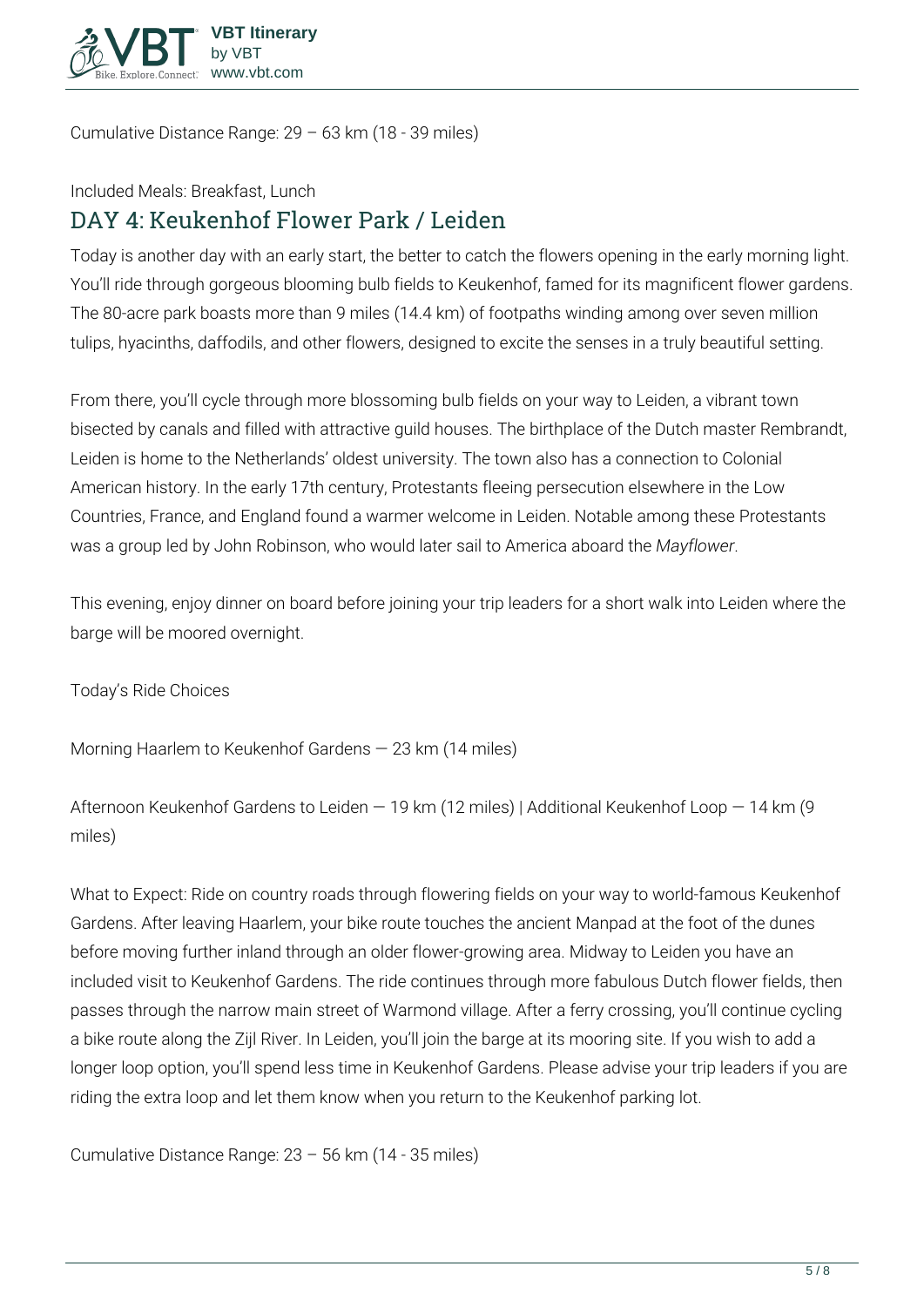

**Included Meals:** Breakfast, Dinner

## **DAY 5: Cheese farm visit / Gouda**

This morning, cruise out of Leiden and start your ride through verdant pastures and small farms, famous for cheese production. Near Zoeterwoude, you can stop to visit one such farm and meet the owners, Karin and Sjaak van Veen, and their animals. The farm has been in their family for more than 100 years. Here, you will learn about the cheese-making process — and enjoy the opportunity to taste the results.

Continue through open polder landscapes to Hazerswoude-Dorp. The bike path out of town has an intimate feel as it passes through residential gardens, leading you all the way to Gouda.

Gouda's namesake cheese is among the Netherlands' best-known exports. The town's compact center is entirely ringed by canals and this evening you can stroll its spacious market square and see the grand Gothic town hall. The main church of Gouda, devoted to Saint John, is world famous for its stained-glass windows. Your early afternoon arrival gives you plenty of time to explore and find a local restaurant for dinner on your own.

**Today's Ride Choices**

**Morning** Zoeterwoude to Boskoop optional Lunch — 25 km (15 miles)

**Afternoon** Boskoop to Gouda — 10 km (6 miles) | Gouda to Haastrecht Loop — 10 km (6 miles)

**What to Expect:** You'll enjoy breakfast on the barge along the Old Rhine River as you head to the start of today's adventure. After a short ride, you'll tour a cheese farm with the opportunity to taste their wares. The rest of your ride is through the region of Hazerswoude and Boskoop where plants and young trees are commercially grown. Your ride will end when you meet the barge in Gouda, an old cheese market city of international fame, and you'll have plenty of free time to explore the area. If you want to continue cycling, you can add an extra loop that leaves directly from the barge to Haastrecht, an ancient little town with a famous bike shop (Slingerland).

**Cumulative Distance Range:** 23 – 56 km (14 - 35 miles)

**Included Meals:** Breakfast

## **DAY 6: Gouda / Alphen / Tolhuissluis**

Leave Gouda this morning and pedal alongside peat lakes and onto the banks of the narrow Rhine River to Alphen aan de Rijn where you will board the barge for lunch.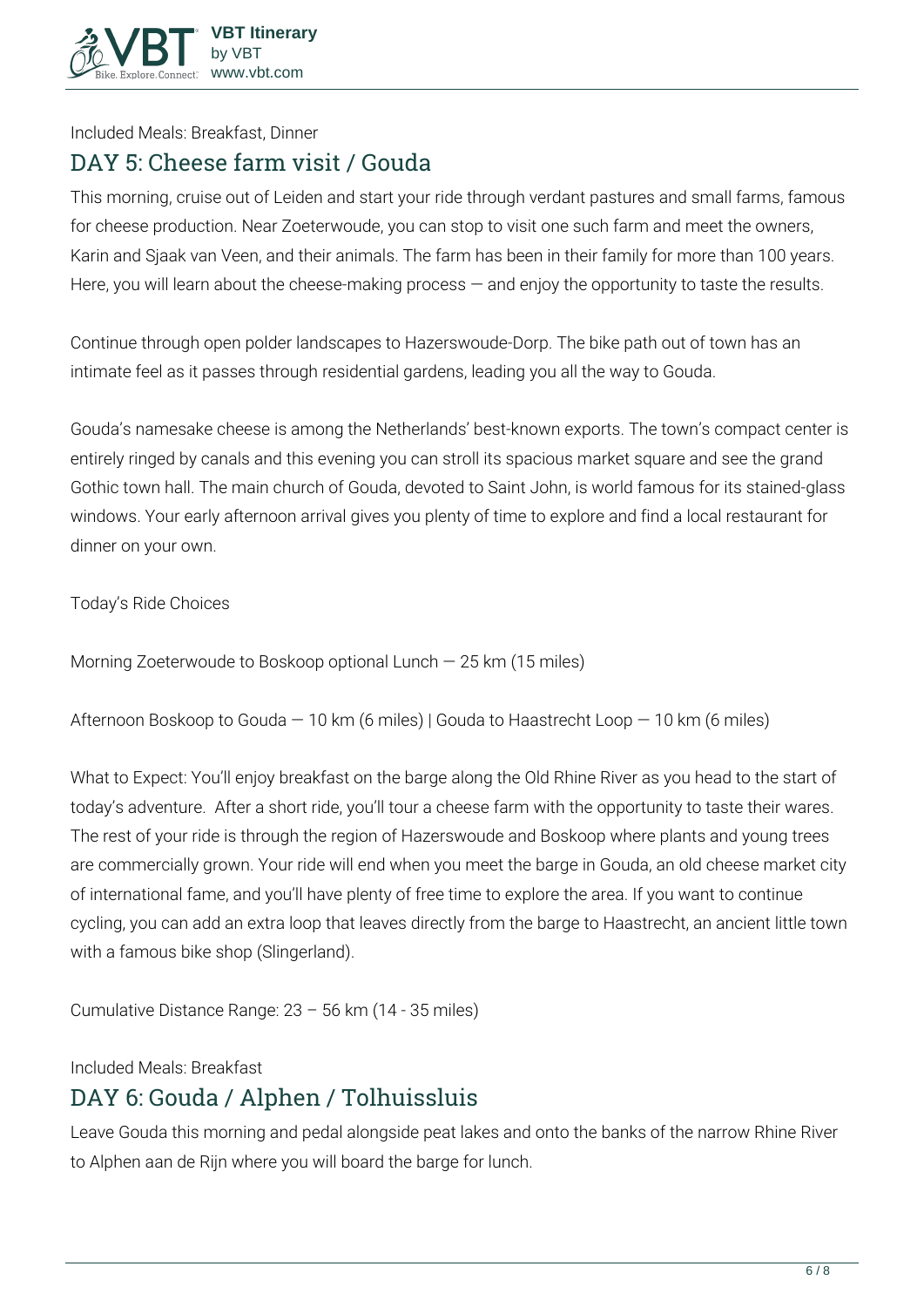Afterward, you have the option to either cycle or cruise through a pretty stretch known as the "Groene Hart" (Green Heart)—a rural region of lush meadows, tranquil peat lakes, and abundant birdlife. If you are cycling, you will meet the barge at Tolhuissluis, then cruise along the River Amstel to the next overnight mooring point at Uithoorn.

Enjoy dinner aboard our barge this evening.

**Today's Ride Choices**

**Morning** Gouda to Alphen aan den Rijn — 26 km (16 miles)

**Afternoon** Alphen aan den Rijn to Tolhuissluis — 24 km (14 miles)

**What to Expect:** The first part of the ride passes through Reeuwijkse Plassen, a lake area created by peat digging. After passing the town of Bodegraven, you will continue along the Old Rhine River for a barge lunch in the city of Alphen aan den Rijn. After lunch, feel free to relax and enjoy the afternoon on board your mobile home or continue on cycling through lush meadows and lakes on a pretty route touching the villages of Langeraar, Rijnsaterwoude, and Leimuiden and the hamlet of Bilderdam before finishing the journey along canals heading to the Tolhuissluis Locks at the Amstel River confluence.

**Cumulative Distance Range:** 26 – 50 km (16 - 30 miles)

**Included Meals:** Breakfast, Lunch, Dinner

### **DAY 7: Aalsmeer flower auction / Amsterdam**

Rise early today and, after sipping your morning beverage of choice, shuttle to Aalsmeer, the world's largest flower auction. The early start is worth the effort, as you'll experience the frenetic energy inside the auction warehouse. Watch as crates of flowers are transported to the auction floor where traders bid against the clock. Marvel at the astonishing volume of beautiful flowers being traded daily from more than ten countries for export throughout the world. Watching the auction from a special gallery, you'll be at the very heart of international flower trade.

After the auction you'll cycle to Uithoorn for brunch before continuing on your final day of cycling. Today's riding options enable you to enjoy another day in the countryside, traveling along the Amstel River and through Amsterdam Forest. Rejoin the barge and cruise into Amsterdam, sampling local Dutch delicacies